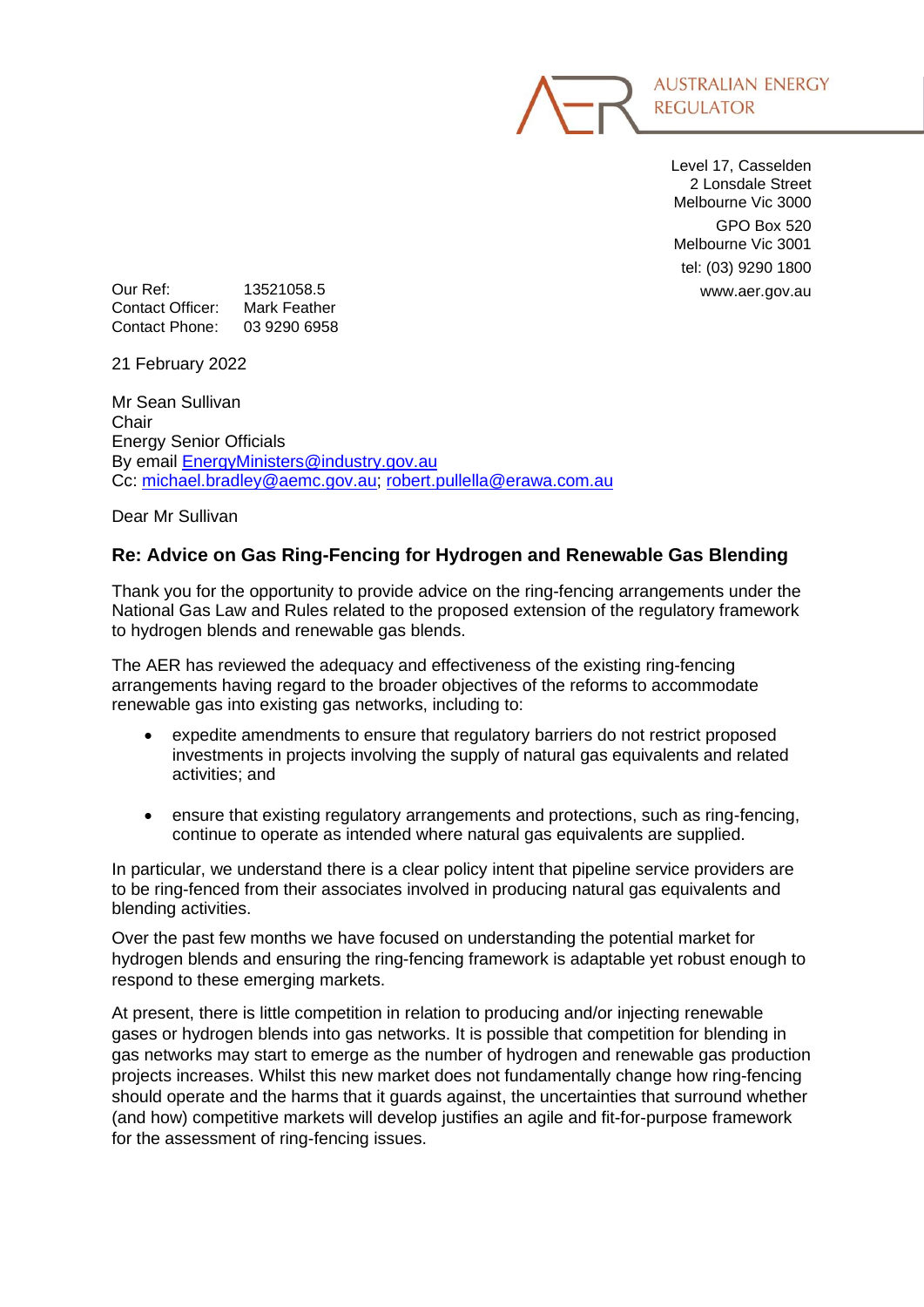In particular, we found limitations in the current framework, which include inflexibility in the exemption assessment criteria and a lack of oversight and rigour in our ability to critically review associate contract arrangements. For example, current hydrogen and renewable gas trials being undertaken by gas distribution network businesses would be unlikely to be eligible to apply for an exemption under the current framework. We also identified other processes which impede the AER's ability to respond to emerging issues efficiently.

Given the uncertainty that exists around the nature and pace of the market development, we believe allowing for greater flexibility in relation to exemptions will increase the ability of the AER to respond to market developments in a targeted and proportionate way. To supplement this approach to the exemptions framework the AER would also be able to provide additional non-binding guidance on how the exemption criteria will be applied.

We are therefore recommending changes to improve the operation of the framework and future proof the laws and rules with respect to gas ring-fencing. Our approach was to provide the gas framework with enhanced flexibility and adaptable tools to promote the National Gas Objective in the face of uncertainty in the market's development. As a result, we suggest implementing these changes now rather than waiting for market development to occur and require a separate and lagging law and rules change process in the future.

Accordingly, our recommendations to the ring-fencing framework aim to:

- as noted above, provide the AER with flexibility and clarity regarding its powers to issue exemptions (including class exemptions) from minimum ring-fencing requirements to accommodate different market development scenarios in appropriate circumstances (**recommendations 1 and 2**);
- provide the AER with powers to impose additional ring-fencing requirements addressing market-wide competition harms that may not be evident at the current stage of the market development (**recommendation 3**); and
- improve the efficiency and reduce the administrative burden in the AER's decisionmaking process where possible and appropriate (**recommendations 4 and 5**).

In addition, and where appropriate, we have included recommendations which will align the gas ring-fencing framework with the approach taken by the AER in the Electricity Distribution Ring-fencing Guideline. Since its inception in 2016, the AER has conducted a number of reviews of the Guideline to ensure that the ring-fencing framework remains a targeted, proportionate and effective regulatory response to the potential harm consumers may face as the energy market transitions. We have leaned on this experience in considering the necessary reforms to the gas ring-fencing framework.

Our recommendations and reasons are set out in **Attachment 1.**

### **Next steps**

I understand that the AER's advice will be considered as part of the draft legislation and rules that will extend the gas regulatory frameworks to natural gas equivalents and will be the subject of public consultation in March 2022. I would like to take the opportunity to thank the Officials, AEMC and ERA staff who have collaboratively engaged with us during the development of this advice. In particular, the regular engagement ensured that our work was aligned with other parts of the reform process and allowed us the opportunity to feed in our recommendations as early as possible.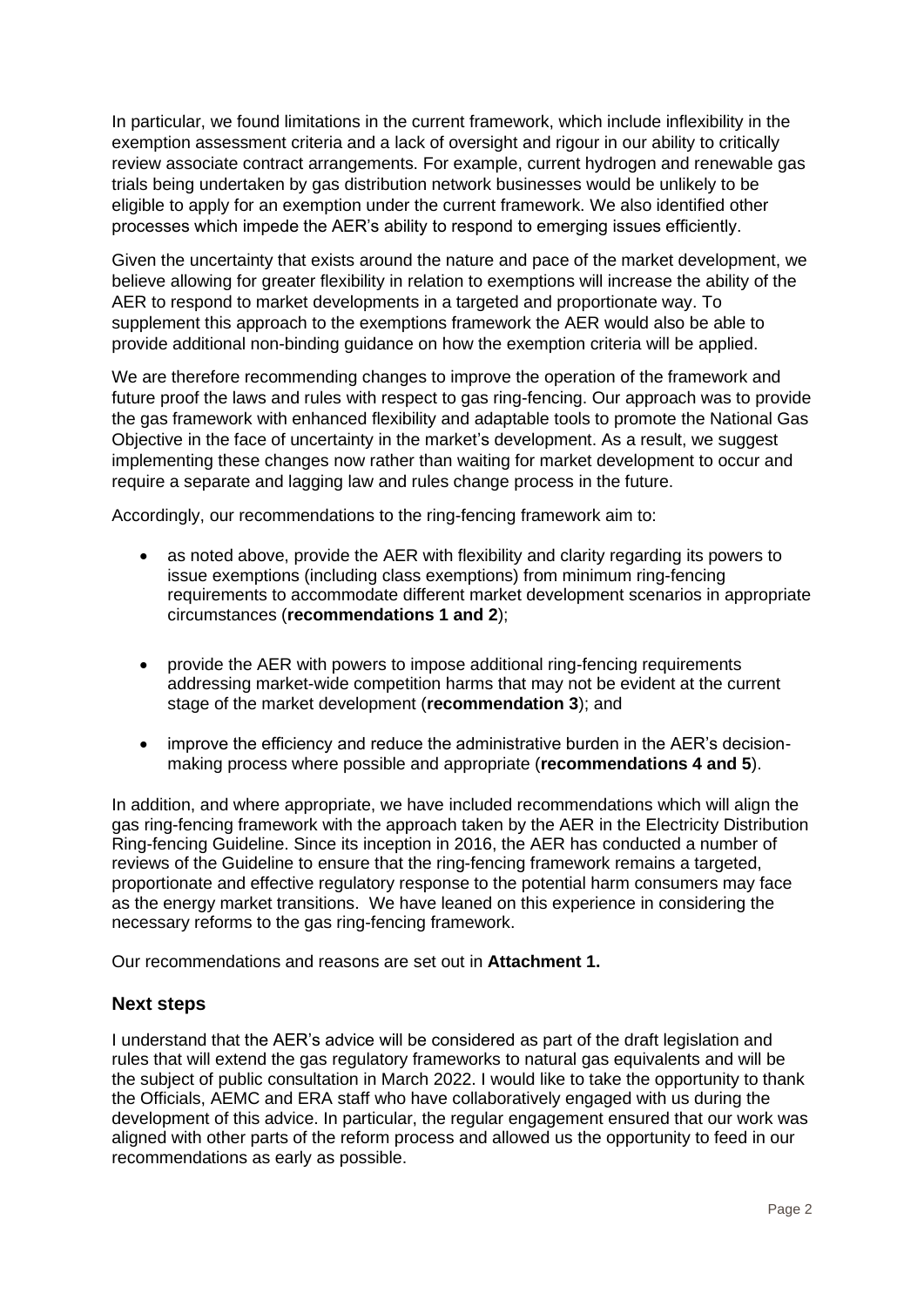From a regulatory transparency perspective, the AER considers that its advice should be published on the AER website. We would be grateful for officials' advice on this including the timing of publication.

We look forward to any further engagement in this reform process. If you have any questions please contact Mark Feather, General Manager, Strategic Policy and Energy Systems Innovation, on 03 9290 6958 or email [AERring-fencing@aer.gov.au.](mailto:AERring-fencing@aer.gov.au)

Yours sincerely

Clare Savage **Chair** Australian Energy Regular Sent by email on: 21.02.2022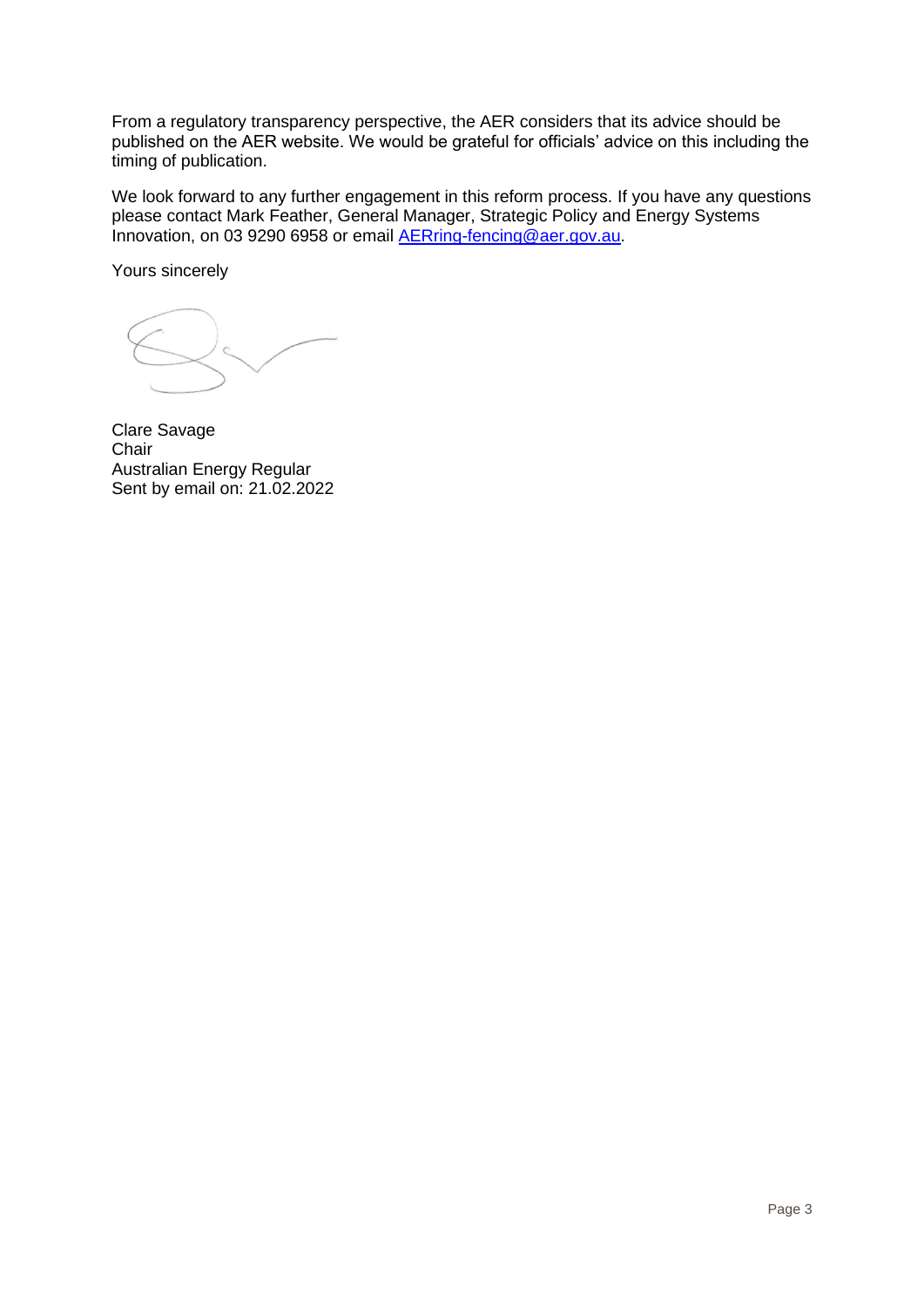# Attachment 1: Recommended changes to gas ringfencing framework

We have set out below the AER's recommended changes to the gas ring-fencing framework set out in the National Gas Law (**NGL**) and National Gas Rules (**NGR**).

## 1. Exemption criteria relevant to minimum ring-fencing requirements

### **Current arrangements**

Section 146 of the NGL allows a service provider to apply for an exemption from one or more of the minimum ring-fencing requirements, with rule 31 of the NGR setting out the matters the AER must be satisfied of before granting an exemption.

In particular, if the exemption is sought in respect of:

- the prohibition on carrying on a related business, rule 31(3) provides that an exemption is to be granted if the AER is satisfied that:
	- either: (i) the pipeline is not a significant part of the pipeline system for any participating jurisdiction; or (ii) the service provider does not have a significant interest in the pipeline and does not actively participate in the management or operation of the pipeline; and
	- the cost of compliance for the service provider and its associates would outweigh the public benefit resulting from compliance; and
	- the service provider has, by arrangement with the AER, established internal controls that substantially replicate the effect that would be achieved if the related business were divested and dealings between the service provider and the entity were subject to the controls applicable to associate contracts.
- Marketing staff segregation and accounting separation requirements, rule 31(4) provides that an exemption is to be granted if the AER is satisfied that the cost of compliance for the service provider and its associates would outweigh the public benefit resulting from compliance.

The AER has limited discretion when determining whether to grant an exemption from the minimum ring-fencing requirements (in particular, the prohibition on carrying on a related business), preventing the AER from considering all relevant factors in granting an exemption.

The criterion about whether the pipeline is not a significant part of the pipeline system for any participating jurisdiction may significantly limit the group of service provider participants who are capable of ever being granted an exemption.

For example, it may prevent distribution pipeline service providers from being granted an exemption to carry on a related business, which may be appropriate in limited circumstances. It may be appropriate to grant an exemption to enable a distribution business to carry on a related business associated with a transition-compliance plan, a short-term or small-scale trial, where a service provider may be concerned about operational or safety issues when engaging in that activity or where competition does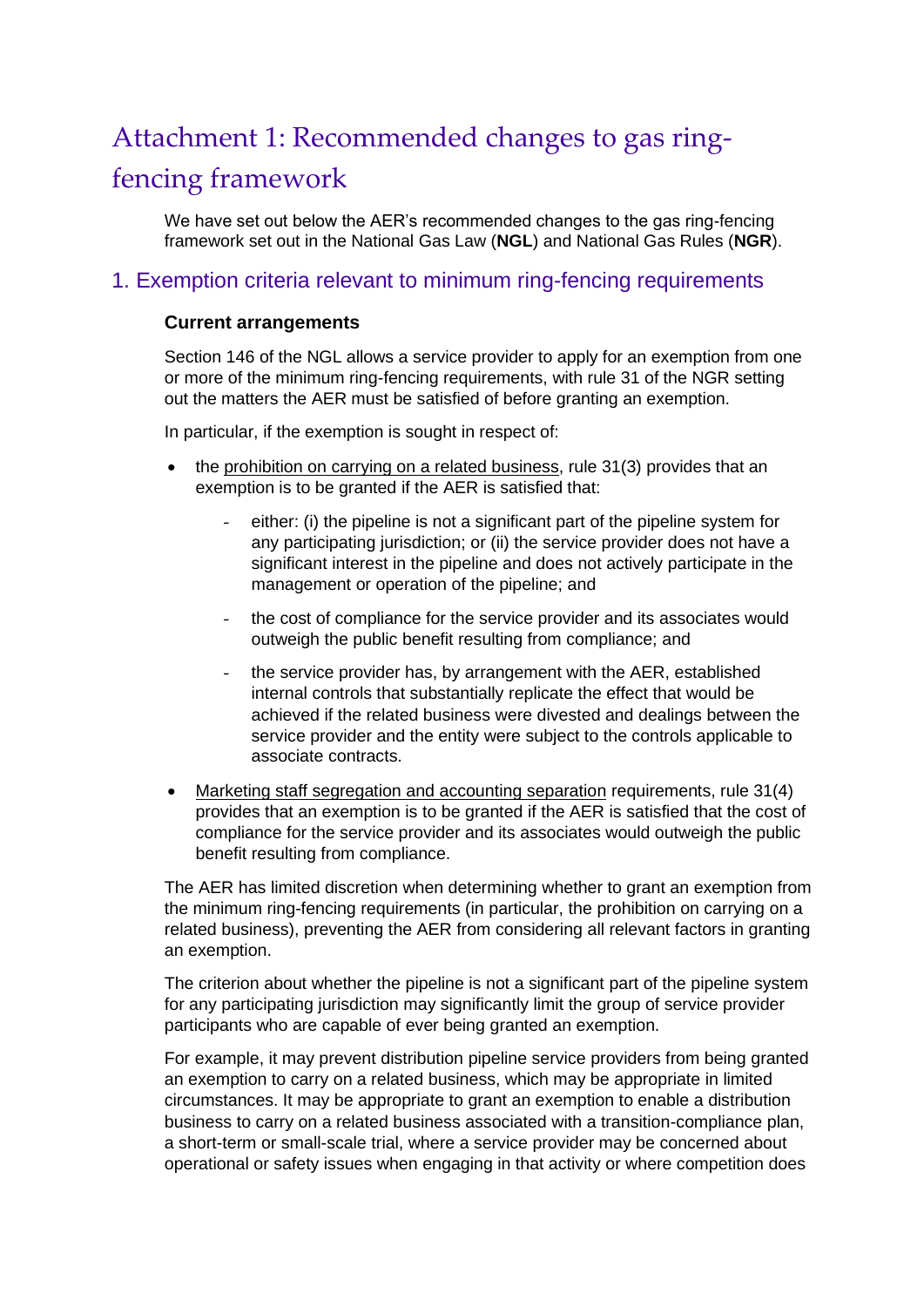not emerge in relevant markets related to producing and/or injecting renewable gases or hydrogen blends into gas networks.

In addition, the AER can only grant exemptions with respect to a specified service provider and cannot grant class exemptions.

#### **Proposed changes**

The AEMC acknowledged the need for the criteria in rule 31(3) to be more flexible, noting that:<sup>1</sup>

*the criteria [in rule 31(3)] could be amended to allow pipeline service providers to produce, purchase or sell natural gas equivalents or constituent gases if a trial is being undertaken, potentially under certain limits on the volume they can produce, purchase or sell.<sup>2</sup>*

We agree with the AEMC that it would be appropriate for the exemption criteria in rule 31(3) to be amended to afford the AER more discretion in deciding whether to grant an exemption (including on a conditional basis, as discussed further below).

We consider this could be facilitated by amending the existing requirement that the AER is satisfied of certain matters, to instead require the AER to "have regard" to more high-level criteria. In this way, the AER would be required to give fundamental weight to each of the criteria, but no one matter would be determinative. This is the same approach to granting waivers from ring-fencing obligations under the AER's Electricity Distribution Ringfencing Guideline.

Specifically, electricity ring-fencing sets out high-level criteria that enables the AER to grant exemptions/waivers having regard to relevant circumstances. Under the Electricity Distribution Ring-fencing Guideline, the AER assesses waivers having regard to:

- whether the waiver would better achieve the NEO;
- the potential for cross–subsidisation and discrimination if the waiver is granted;
- the benefits of the relevant obligation for the long-term interests of consumers;
- the costs to the DNSP of its compliance with the obligation;
- the effect of granting a waiver on the development of competition in markets for contestable electricity services; and
- such other matters as the AER considers are relevant.

A flexible framework for granting waivers has enabled the AER to respond to emerging energy transition issues in a targeted and proportionate way. For example, recognising that network companies may have an important role in the development of the community battery market, the AER introduced a new, streamlined waiver process for eligible projects that address the risk of cross-subsidisation and potential discriminatory behaviours. In this way, the AER exercised its discretion to create a

<sup>1</sup> AEMC, Review into extending the regulatory frameworks to hydrogen and renewable gases consultation paper - 21 October 2021, 3.2.2.

<sup>&</sup>lt;sup>2</sup> AEMC, Review into extending the regulatory frameworks to hydrogen and renewable gases consultation paper - 21 October 2021, p 14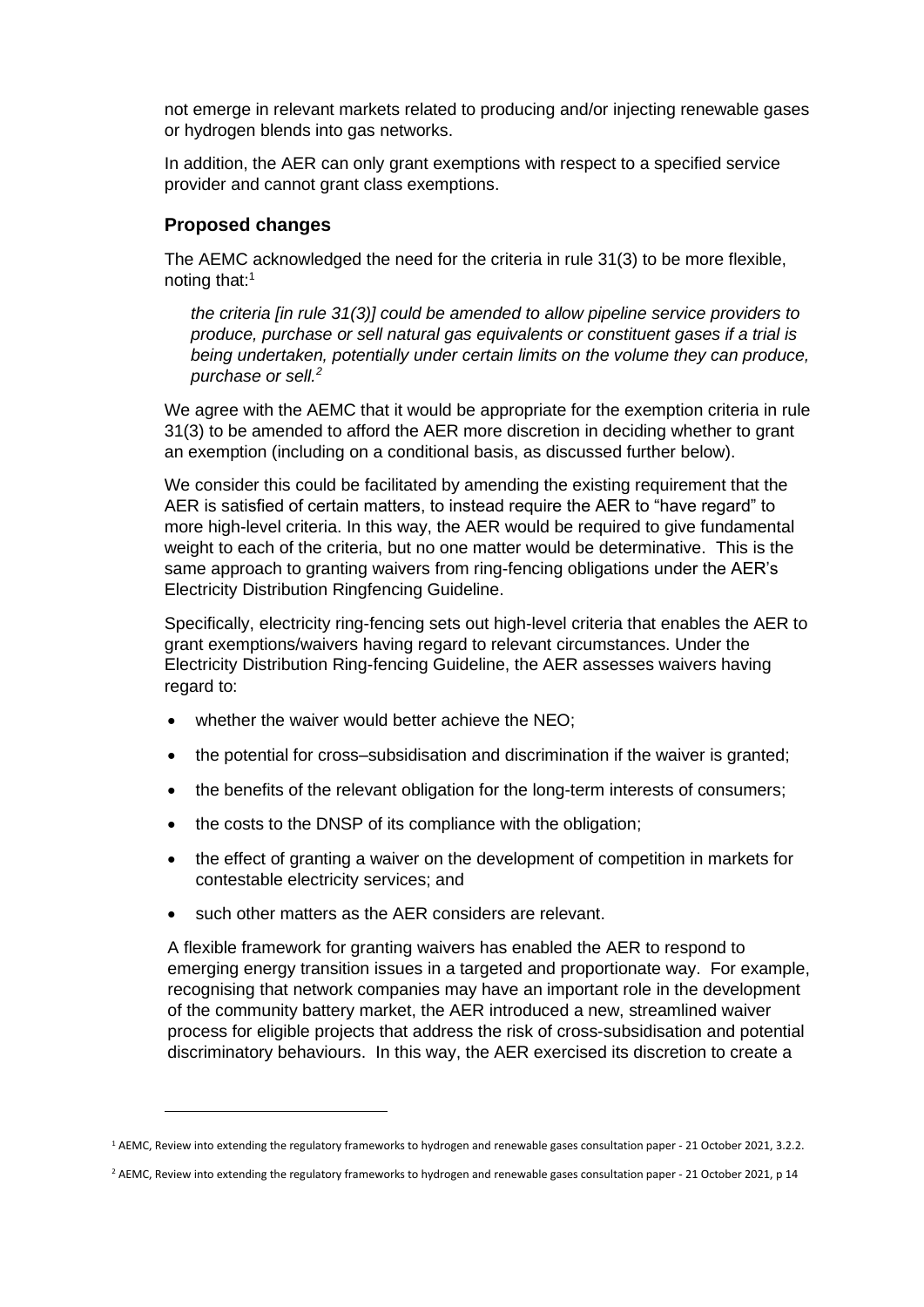mechanism for low-risk projects to proceed without adversely impacting competition in this emerging technology.

A similar scenario has already occurred in the gas market. In particular, major pipeline operators currently conducting hydrogen and renewable gas trials may not be eligible to apply for an exemption under the current criteria. This could hinder innovative work by service providers who may be well placed to perform trials on the safety and reliability aspects of transporting renewable gas (compared to a third party or associate). This may not be in the long-term interests of consumers.

Having regard to the electricity ring-fencing guideline framework, we consider that similar high-level criteria can be applied to appropriately guide the AER's function in granting exemptions from the minimum gas ring-fencing requirements. Such criteria would also permit the AER to relevantly have regard to whether the service provider's associate is capable of providing the related business.

If this approach was adopted, the same decision-making criteria could apply to exemptions from any of the minimum ring-fencing requirements (rather than having separate criteria for the prohibition on carrying on a related business).

We further recommend an additional power for the AER to grant class exemptions to respond to the dynamic nature of the emerging renewable gas market. This once again aligns the gas and electricity ring-fencing frameworks and provides flexibility in the face of uncertainty.

Additional guidance can be provided by the AER through non-binding guidelines on the application of the criteria for the minimum ring-fencing arrangements and the use of class exemptions.

*Recommendation:* **Amend rule 31 of the NGR to afford the AER with greater discretion to grant exemptions from the minimum ring-fencing requirements having regard to high-level criteria and flexibility to grant class exemptions**

### 2. Exemption conditions

### **Current arrangements**

The NGL and NGR do not explicitly provide that the AER may impose conditions when granting an exemption from the minimum ring-fencing requirements (as they do with associate contract approvals).<sup>3</sup>

### **Proposed changes**

We consider that the AER's powers need clarification for the AER to use the exemption mechanisms effectively. For example, it may be appropriate to grant exemptions on a conditional basis such as, but not limited to, the following:

- Scope limit an exemption condition could prohibit any changes in the scope, type or nature of the activity under the exemption;
- Volume limit an exemption condition could specify a limit on the volume pipeline service providers should be able to produce, purchase or sell;

<sup>&</sup>lt;sup>3</sup> Rule 32(4) of the NGR provides that the AER's approval of an associate contract may be subject to conditions the AER considers appropriate.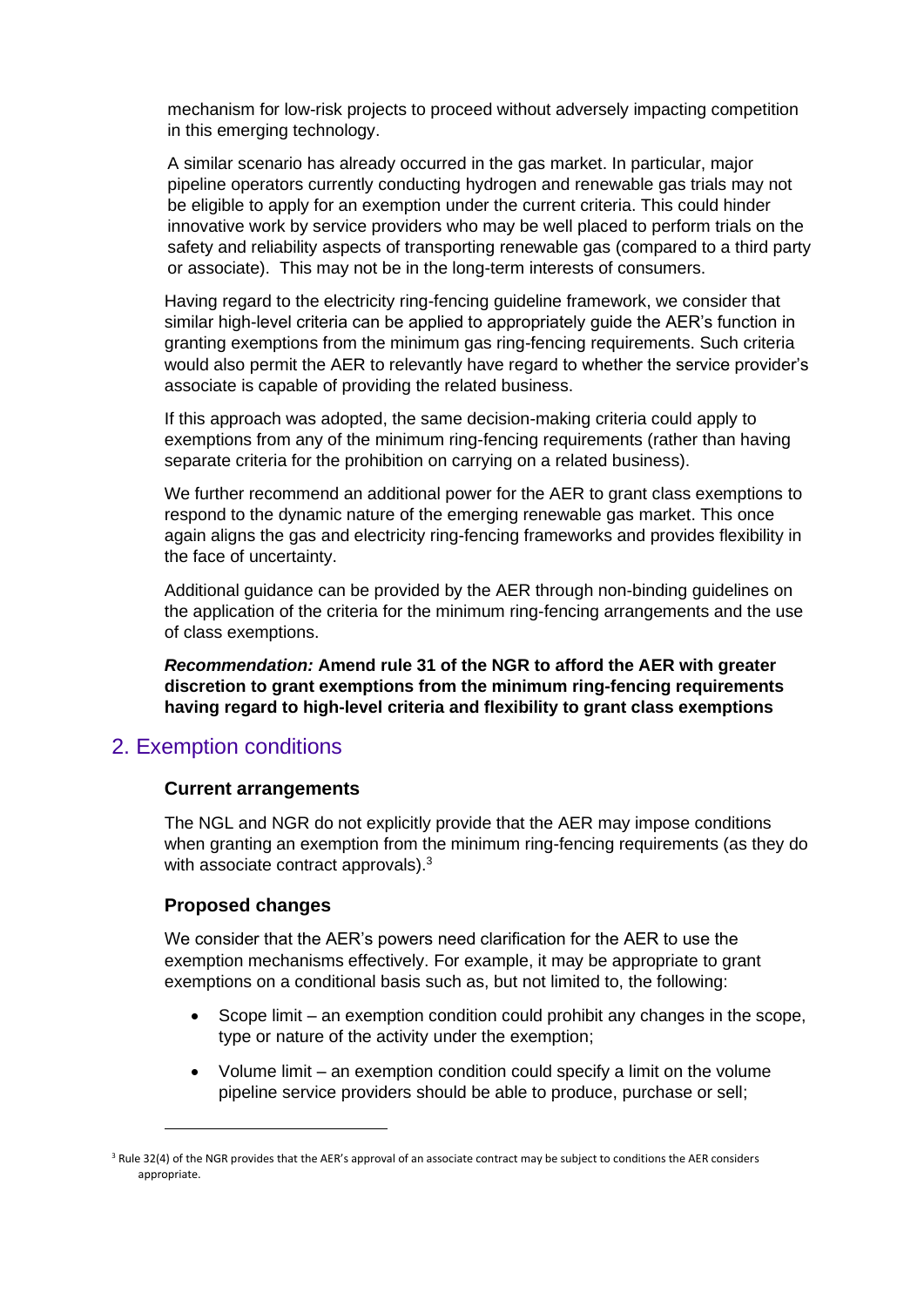- Time limit an exemption condition could limit the duration of the exemption, such that compliance will be expected from a specified date (in particular, for when businesses are transitioning to compliance);
- Requirements to divest an exemption condition could include a requirement to divest the related business once the market has become large enough to attract commercial entry; or
- Findings to be made to public under this condition, key findings and observations resulting from the permitted activity or trial would be made to the public.

### *Recommendation:* **Amend the NGR to allow the AER to impose conditions to exemptions granted, as the AER considers relevant.**

# 3. Additional ring-fencing obligations on classes of service providers and associates

### **Current arrangements**

Under sections 143 to 145 of the NGL, the AER may impose additional ring-fencing requirements. The provisions contemplate that additional ring-fencing requirements will be made for named service providers and named associates. For example, s 143 reads:

*Subject to the other provisions in the relevant Division of the NGL and subject to and in accordance with the Rules, the AER may make a determination requiring a service provider or associate of a service provider named in the determination to do, or refrain from doing, a thing specified in the determination (an additional ring-fencing requirement).* (Emphasis added)

We consider that the requirement that the determination refer to a "named" service provider or associate may limit our ability to issue generally applicable (i.e., class) determinations, in addition to determinations applying to specific named entities.

### **Proposed changes**

In theory, when issuing a determination under the existing arrangements, the AER could name all pipeline service providers and/or associates so that it applies on a class-basis. However, in our view, this may not be appropriate as we could inadvertently miss a service provider or an associate in a determination. In addition, relevant associates may change over time requiring a variation to such a determination.

The AER considers that the provisions of the NGL and/or NGR should be amended, or a new provision added, to allow the AER to determine additional ring-fencing requirements with respect to service providers and associates identified as a class (e.g., all service providers for distribution pipelines and all of their associates engaged in the sale of gas). This will enable the AER to address market-wide concerns efficiently.

*Recommendation:* **Amend the NGL and/or NGR to allow the AER to impose additional ring-fencing obligations on classes of service providers and associates.**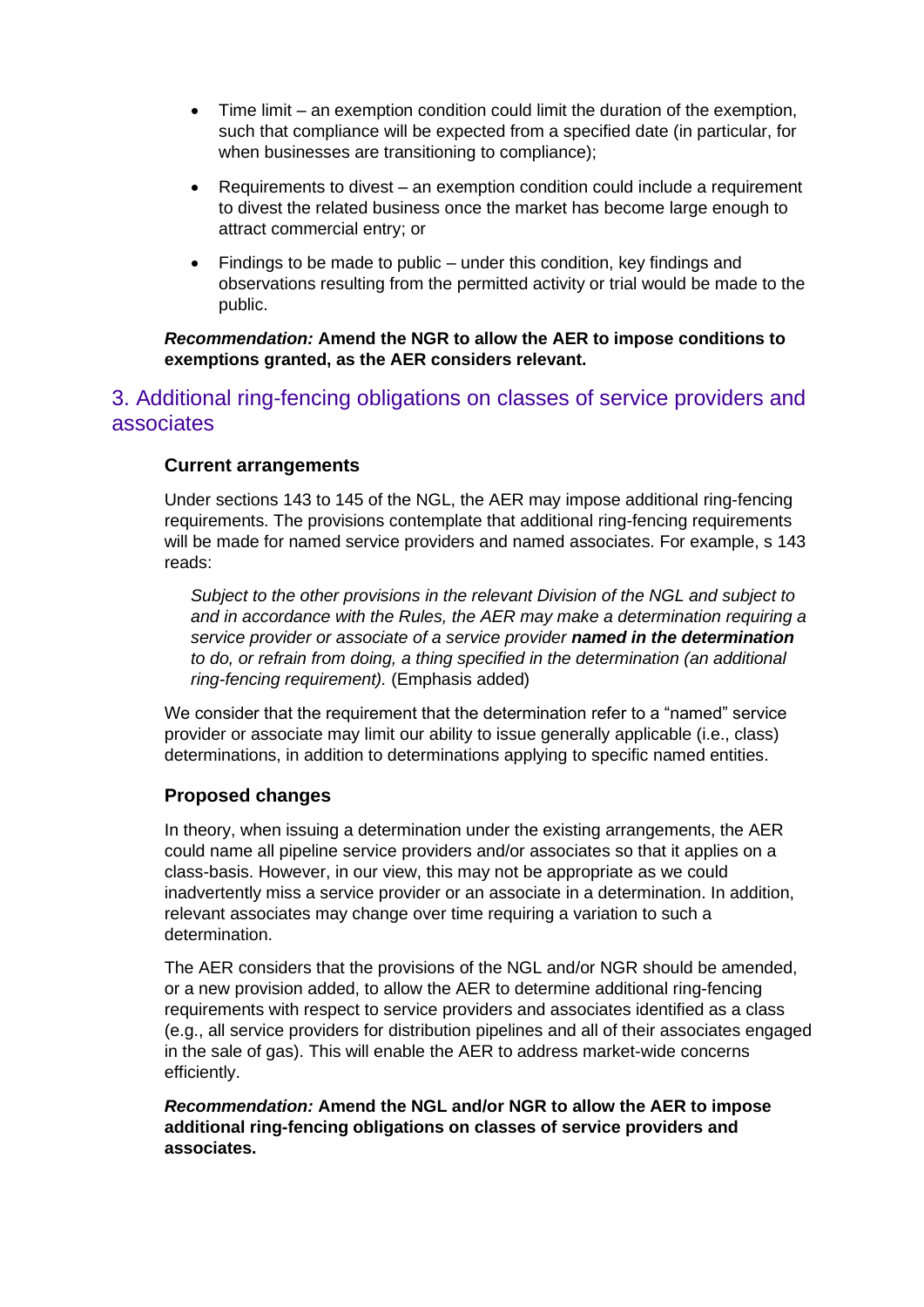# 4. Flexibility in the consultation process to be followed for the varying or revoking of additional ring-fencing obligations or exemptions

### **Current arrangements**

Currently the rules require that in the making of a ring-fencing determination or granting of an individual exemption, the expedited consultative process needs to be followed.

Clause 20 in Schedule 2 of the NGL provides that the power to make a decision includes the power to repeal or vary. The clause also states that any variation needs to be done in the same way as the power to make the decision. As a result, the expedited consultative process will again need to be followed if a determination or exemption is varied or removed.

Rule 9 of the NGL states that the expedited consultative process requires the AER to; publish a draft decision, invite written submissions within 15 business days, and then make a final decision within 20 business days of considering the decision.

### **Proposed changes**

The expedited consultation process would need to be followed if the AER wants to vary or remove a ring-fencing determination or exemption.

This may not be appropriate for minor or uncontroversial changes or repeals.

The AER considers that these provisions should be amended to allow the AER more discretion to determine whether the expedited consultation process is required. This will enable more flexibility to have discretion in the consultation process the AER adopts. For example, the AER may choose to do minimum consultation with only the impacted service provider and/or associates, and other relevant persons as it considers appropriate. However, the AER retains the option to consult more broadly if appropriate.

In addition, the option to conduct more efficient and targeted stakeholder consultation reduces costs and facilitates timely decisions.

*Recommendation:* **Amend the NGR to allow the AER more discretion to determine the appropriate level of consultation required depending on the circumstances.**

### 5. Approval of associate contracts

### **Current arrangements**

Rule 32 of the NGR requires the AER, on application of a service provider, to approve an associate contract or variation if it is satisfied that the contract or variation:

- does not have the purpose, and is unlikely to have the effect, of substantially lessening competition in a market for natural gas services; and
- is not inconsistent with the competitive parity rule (defined in s 148(2) of the NGL as a pipeline service provider must ensure that any pipeline services provided to an associate of the pipeline service provider are provided to that associate as if that associate were a separate unrelated entity).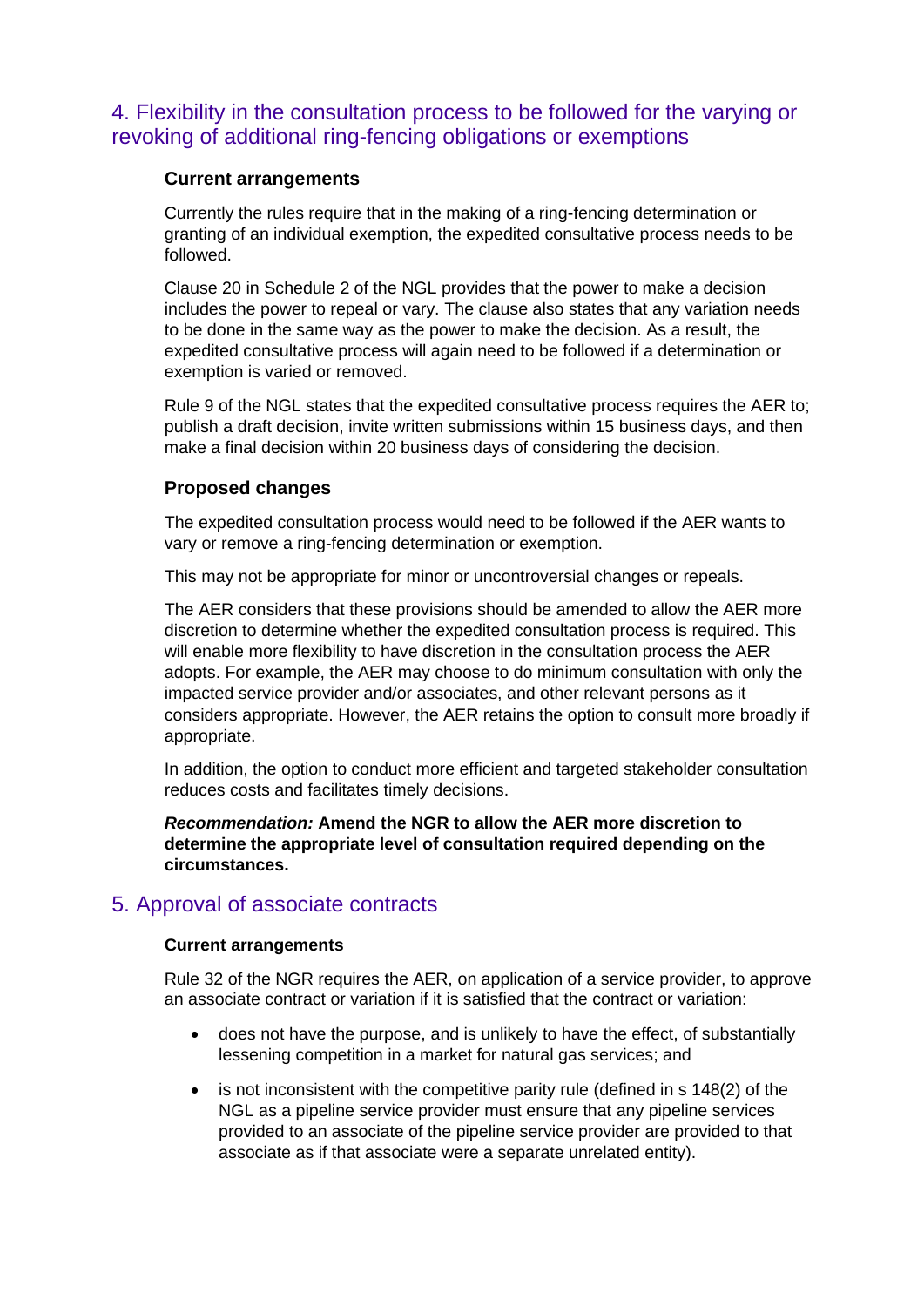If the AER is not satisfied these criteria are met, it may still approve the contract if it is satisfied the public benefit would outweigh any public detriment.

The AER is required to make a decision with respect to the approval of the associate contract within 20 business days after receiving the application.

#### **Proposed changes**

Given the potential for increased complexity in assessing associate contracts with the introduction of natural gas equivalents, and information asymmetries which exist between the AER and market participants in these developing markets, the AER considers that the associate contract approval regime could be improved by:

• Providing the AER with a power to require that service providers with associate contracts of a certain class or kind, seek the AER's approval before entering into the associate contract. Specifically, this recommendation seeks to provide the AER with the power to determine a class of associate contracts required for pre-approval in limited circumstances. For example, where certain associate contracts pose a high risk of discrimination or cross subsidisation. This power would not require that all associate contracts be approved by the AER.

As the renewable gas market is constantly changing it will be increasingly important for the development of the competitive market that the AER review certain associate contracts and provide more transparency into the relationship between a service provider and associate. For example, the AER may consider it appropriate to review contracts between a service provider and its associate with respect to the provision of blending services.

- Requiring the service provider, as part of its application, to substantiate why the criteria in Rule 32 relevant to approving the contract (or variation) is satisfied. Currently there is no requirement on service providers to provide the information relevant to the AER's assessment of the associate contracts. We note that the AER would only approve the associate contract if the AER was satisfied with the information provided by the service provider.
- Enable the AER to request further information from the service provider if their application is incomplete or requires clarification.
- Amend the AER's decision-making process for the approval of the associate contract – to instead require that the AER must approve the associate contract, *if the service provider has demonstrated to the reasonable satisfaction of the AER*, the criteria set out in Rule 32. This makes clear to service providers that they need to provide sufficient information to persuade the AER of the validity of their associate contracts.
- Extend the timeframe within which the AER must make its decision and/or introduce a "stop-the-clock" provision if the AER requests further information or clarification from the Service Provider in support of its application.
- Provide more guidance on the application of the competitive parity rule. The current arrangements only require an arm's length relationship between the service provider and associate. A helpful guide is set out in the discrimination provisions (clause 4.1) in the Electricity Distribution Ring-fencing Guideline, which state that a distribution business in dealing with an associate must: